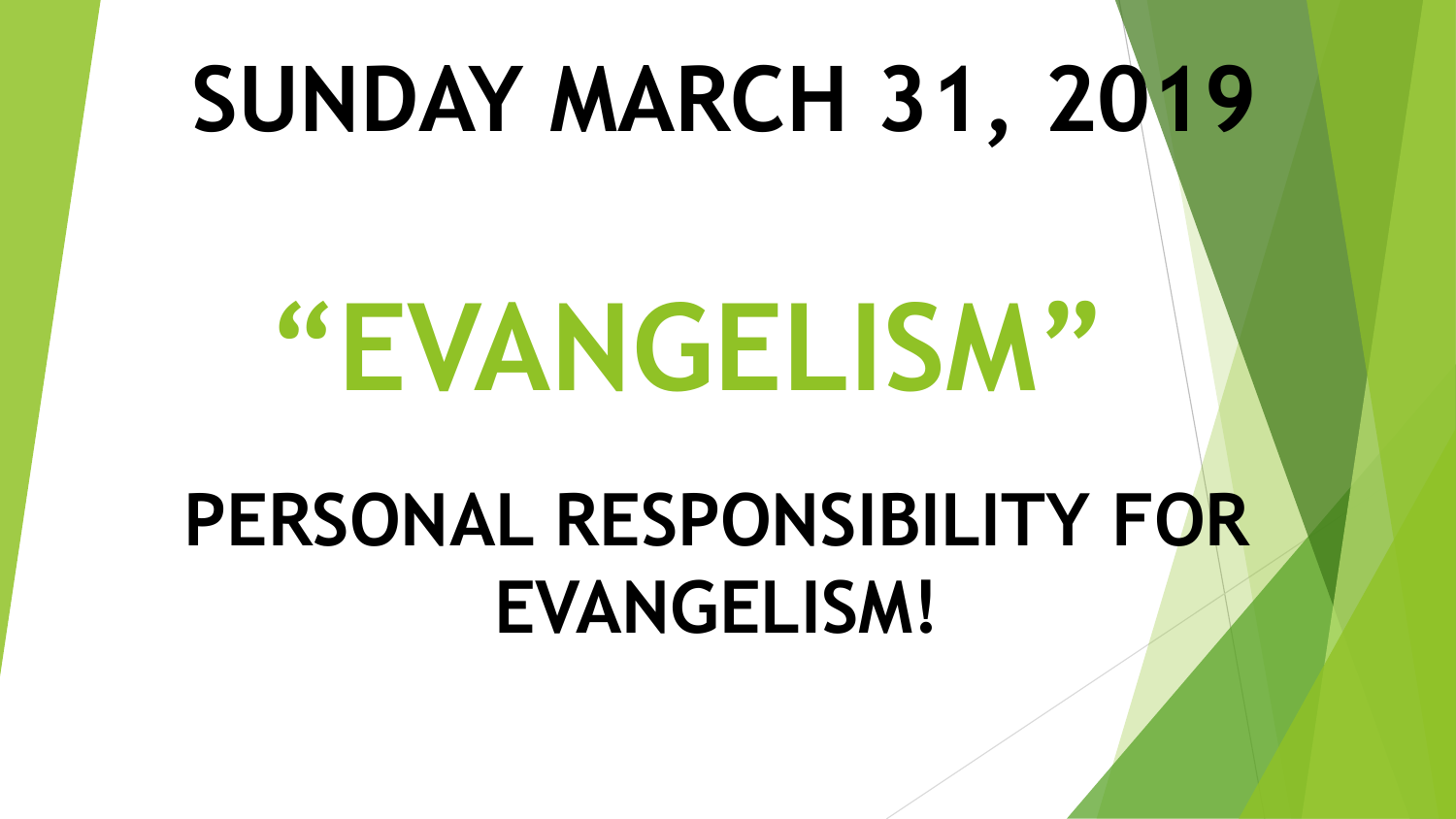### **2 Corinthians 3:2-3 (NASB)**

**2 You are our letter, written in our hearts, known and read by all men; 3 being manifested that you are a letter of Christ, cared for by us, written not with ink but with the Spirit of the living God, not on tablets of stone but on tablets of human hearts.**

### **2 Corinthians 4:1-7 (NASB)**

**Therefore, since we have this ministry, as we received mercy, we do not lose heart, <sup>2</sup> but we have renounced the things hidden because of shame, not walking in craftiness or adulterating the word of God, but by the manifestation of truth commending ourselves to every man's conscience in the sight of God. <sup>3</sup> And even if our gospel is veiled, it is veiled to**  those who are perishing, <sup>4</sup> in whose case the god of this world has blinded the minds of the **unbelieving so that they might not see the light of the gospel of the glory of Christ, who is the image of God. <sup>5</sup> For we do not preach ourselves but Christ Jesus as Lord, and ourselves as your bond-servants for Jesus' sake. <sup>6</sup> For God, who said, "Light shall shine out of darkness," is the One who has shone in our hearts to give the Light of the knowledge of the glory of God in the face of Christ. <sup>7</sup> But we have this treasure in earthen vessels, so that the surpassing greatness of the power will be of God and not from ourselves;**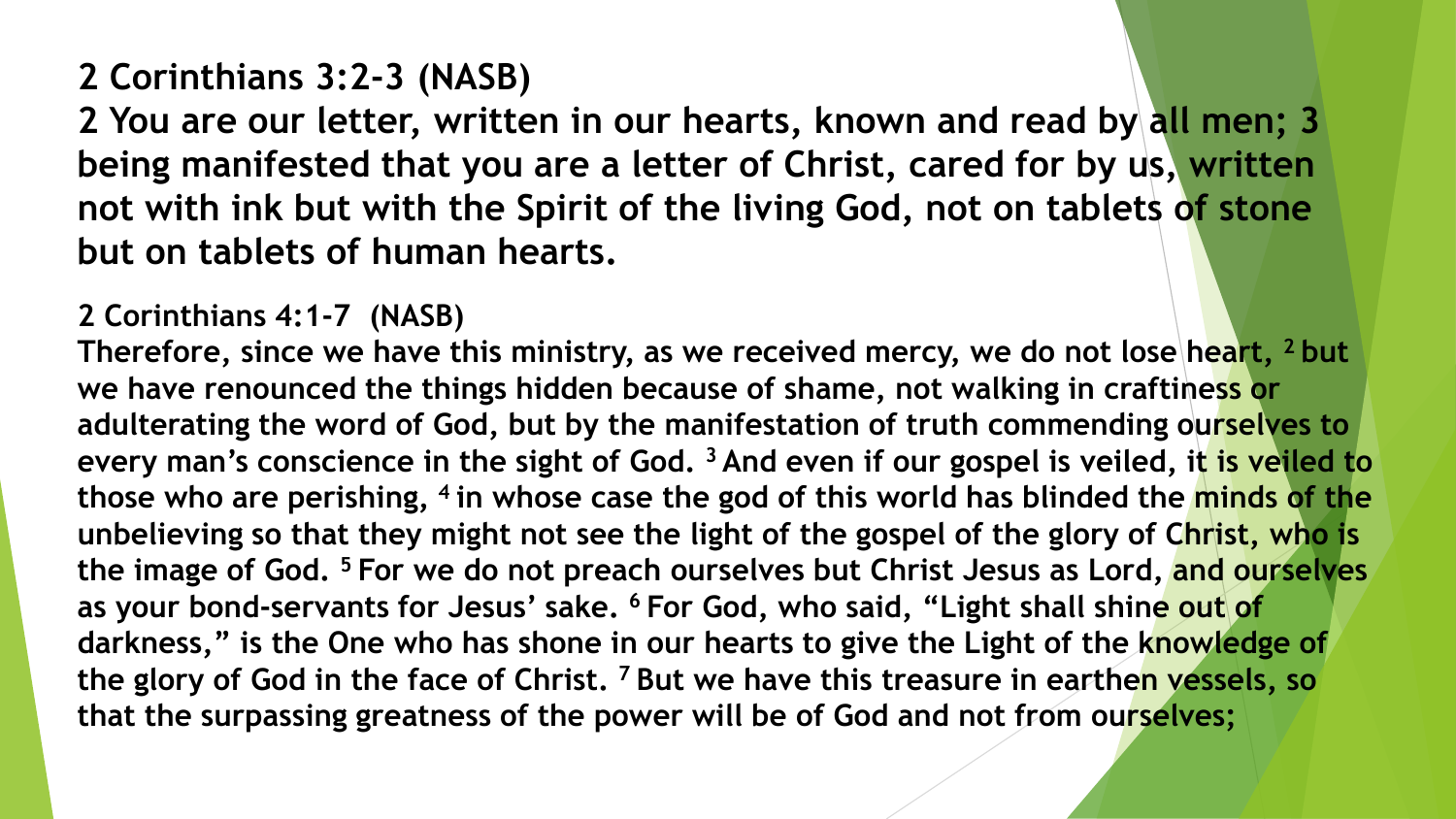### **2 Corinthians 4:8-11 (NASB)**

**<sup>8</sup>** *we are* **afflicted in every way, but not crushed; perplexed, but not despairing; <sup>9</sup> persecuted, but not forsaken; struck down, but not destroyed; <sup>10</sup> always carrying about in the body the dying of Jesus, so that the life of Jesus also may be manifested in our body. <sup>11</sup> For we who live are constantly being delivered over to death for Jesus' sake, so that the life of Jesus also may be manifested in our mortal flesh.**

### **1 Thessalonians 1:6-10 (NASB)**

**<sup>6</sup> You also became imitators of us and of the Lord, having received the word in much tribulation with the joy of the Holy Spirit, <sup>7</sup> so that you became an example to all the believers in Macedonia and in Achaia. <sup>8</sup> For the word of the Lord has sounded forth from you, not only in Macedonia and Achaia, but also in every place your faith toward God has gone forth, so that we have no need to say anything. <sup>9</sup> For they themselves report about us what kind of a reception we had with you, and how you turned to God from idols to serve a living and true God, <sup>10</sup> and to wait for His Son from heaven, whom He raised from the dead,** *that is* **Jesus, who rescues us from the wrath to come.**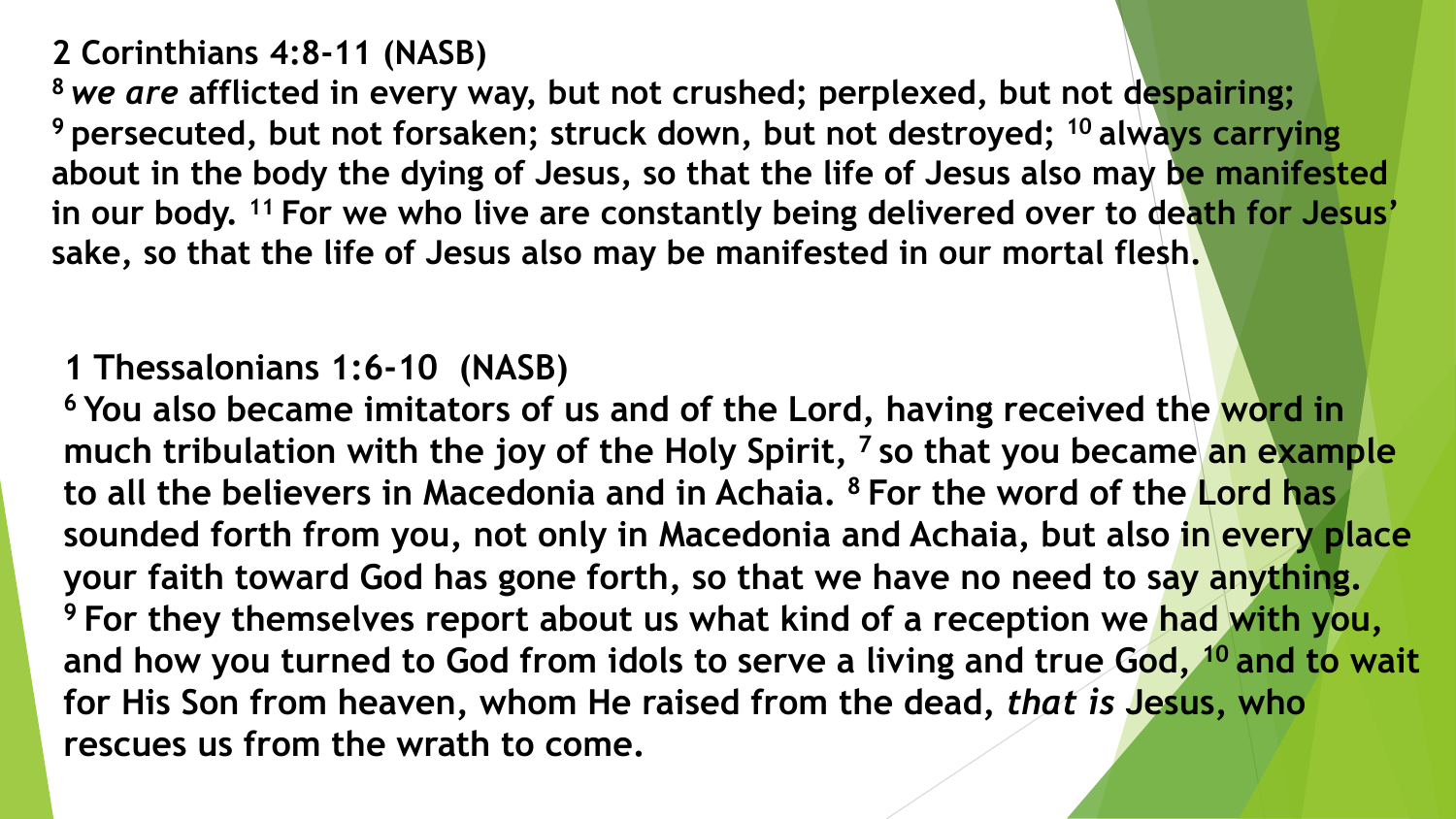**Hebrews 11:4 (NASB)**

**By faith Abel offered to God a better sacrifice than Cain, through which he obtained the testimony that he was righteous, God testifying about his gifts, and through faith, though he is dead, he still speaks.**

### **1 Peter 3:1-2 (NIV)**

Wives, in the same way submit yourselves to your own husbands so that, if **any of them do not believe the word, they may be won over without words by the behavior of their wives, <sup>2</sup> when they see the purity and reverence of your lives.**

### **Philippians 3:18 (NASB)**

**For many walk, of whom I often told you, and now tell you even weeping,**  *that they are* **enemies of the cross of Christ,**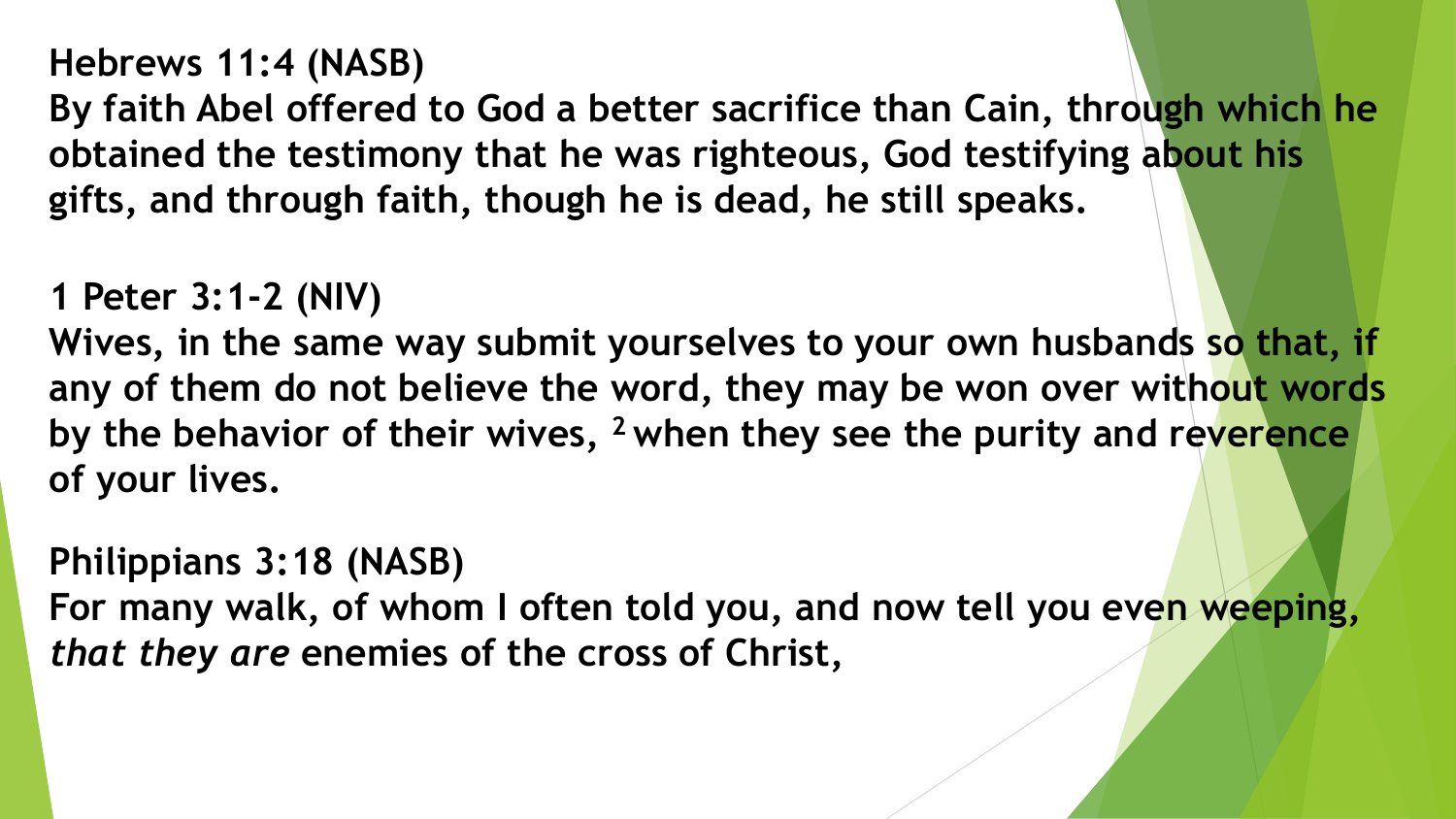### **HOW DO WE EVANGELIZE?**

### **2 Corinthians 4:6 (NASB)**

**For God, who said, "Light shall shine out of darkness," is the One who has shone in our hearts to give the Light of the knowledge of the glory of God in the face of Christ.**

### **Matthew 5:14-16 (NASB)**

**<sup>14</sup> "You are the light of the world. A city set on a hill cannot be hidden; <sup>15</sup> nor does** *anyone* **light a lamp and put it under a basket, but on the lampstand, and it gives light to all who are in the house. <sup>16</sup> Let your light shine before men in such a way that they may see your good works, and glorify your Father who is in heaven.**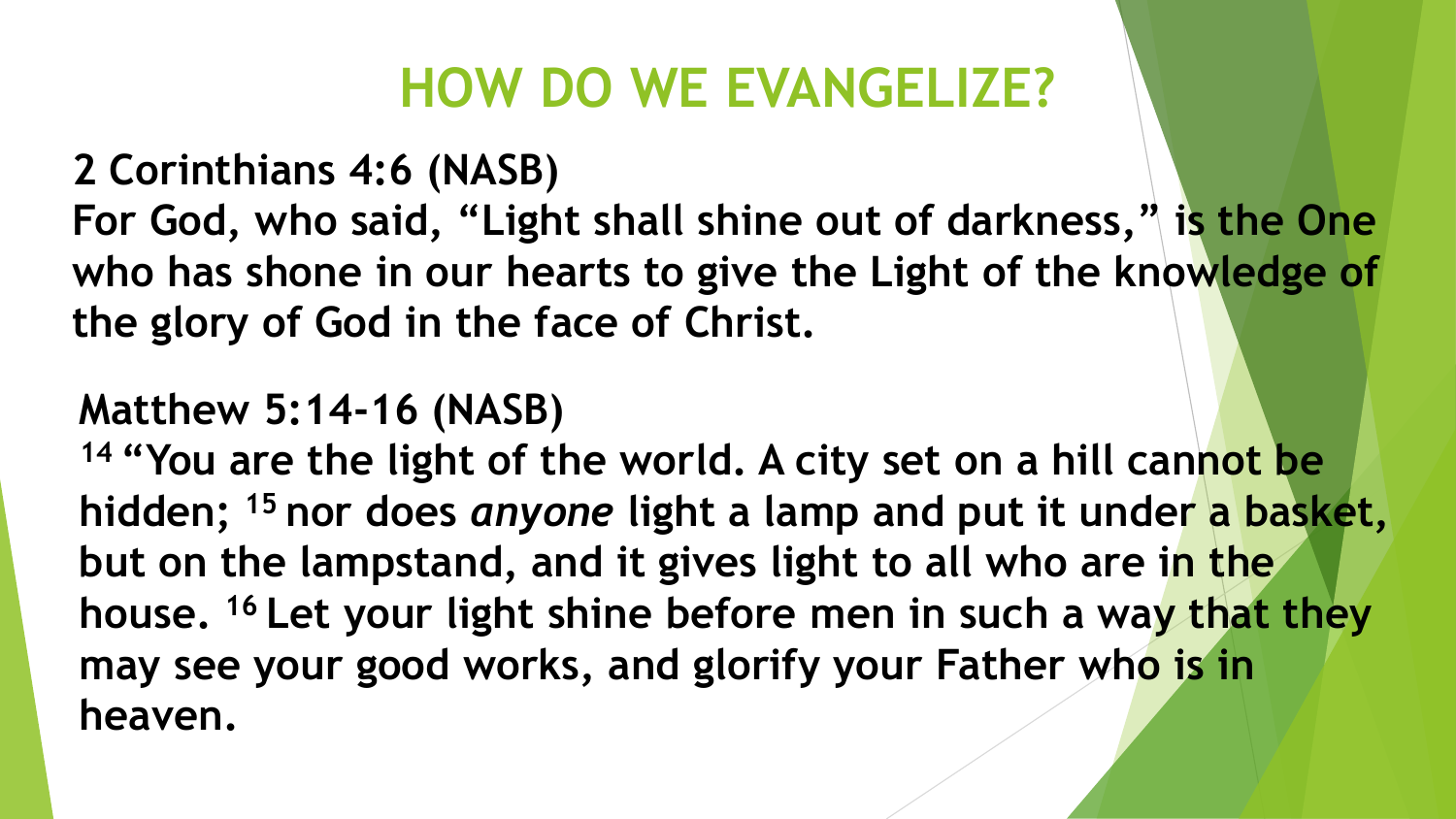### **Ephesians 2:4-10 (NASB)**

**<sup>4</sup> But God, being rich in mercy, because of His great love with which He loved us, <sup>5</sup> even when we were dead in our transgressions, made us alive together with Christ (by grace you have been saved), <sup>6</sup> and raised us up with Him, and seated us with Him in the heavenly** *places* **in Christ Jesus, <sup>7</sup> so that in the ages to come He might show the surpassing riches of His grace in kindness toward**  us in Christ Jesus. <sup>8</sup> For by grace you have been saved through faith; and that not of yourselves, *it is* **the gift of God; <sup>9</sup> not as a result of works, so that no one may boast. <sup>10</sup> For we are His workmanship, created in Christ Jesus for good works, which God prepared beforehand so that we would walk in them.**

**Mark 16:16 He who has believed and has been baptized shall be saved;** 

**Luke 7:50 And He said to the woman, "Your faith has saved you; go in peace."**

**Romans 8:24 For in hope we have been saved, but hope that is seen is not hope; for who hopes for what he** *already* **sees?**

**Romans 10:13 for "WHOEVER WILL CALL ON THE NAME OF THE LORD WILL BE SAVED."**

**Romans 10:9 that if you confess with your mouth Jesus** *as* **Lord, and believe in your heart that God raised Him from the dead, you will be saved;**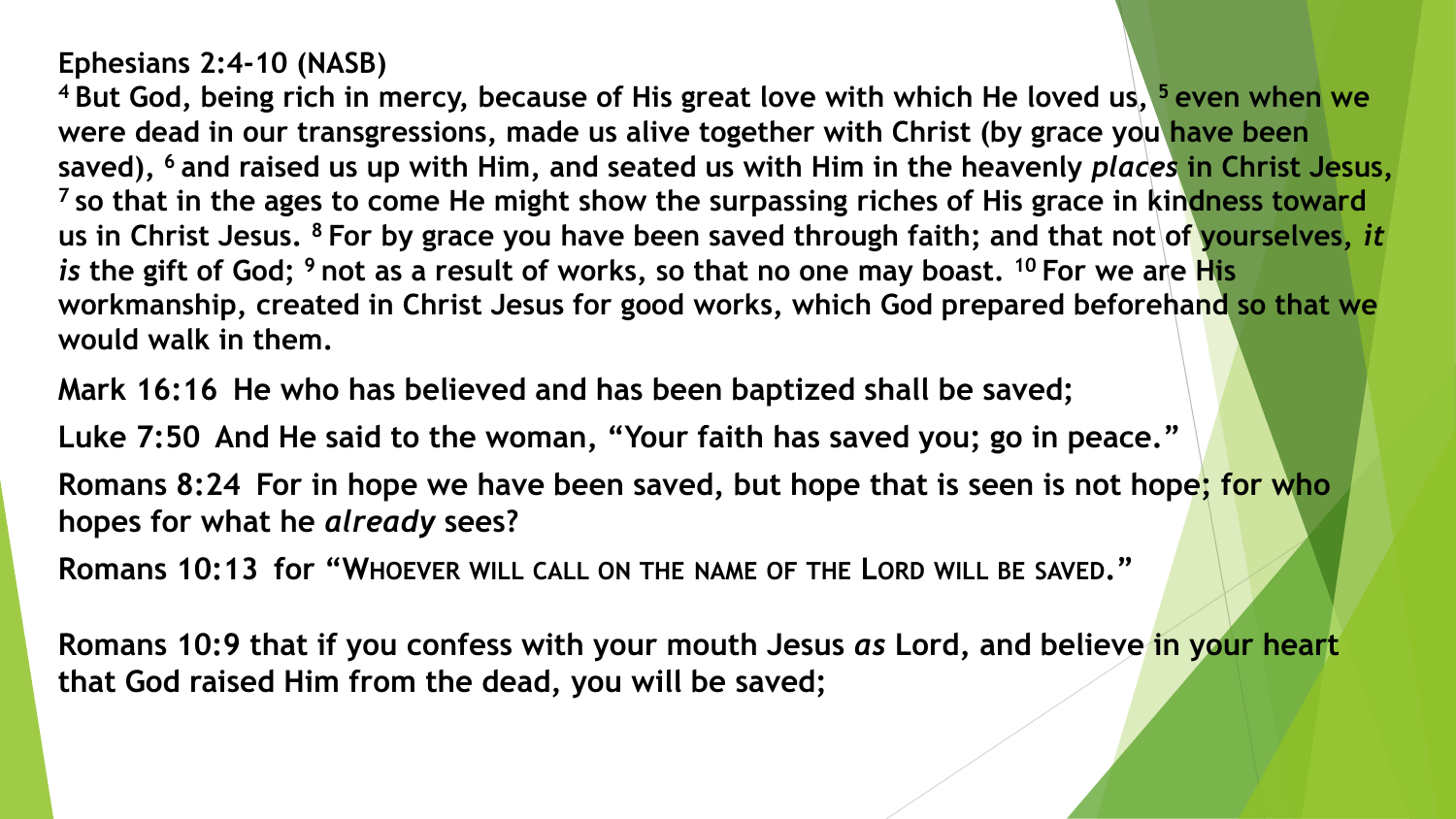### **James 2:14-26 (NASB) Faith and Works**

**<sup>14</sup> What use is it, my brethren, if someone says he has faith but he has no works? Can that faith save him? <sup>15</sup> If a brother or sister is without clothing and in need of daily food, <sup>16</sup> and one of you says to them, "Go in peace, be warmed and be filled," and yet you do not give them what is necessary for** *their* **body, what use is that? <sup>17</sup> Even so faith, if it has no works, is dead,** *being* **by itself.**

**<sup>18</sup> But someone may** *well* **say, "You have faith and I have works; show me your faith without the works, and I will show you my faith by my works." <sup>19</sup> You believe that God is one. You do well; the demons also believe, and shudder. <sup>20</sup> But are you willing to recognize, you foolish fellow, that faith without works is useless? <sup>21</sup> Was not Abraham our father justified by works when he offered up Isaac his son on the altar? <sup>22</sup> You see that faith was working with his works, and as a result of the works, faith was perfected; <sup>23</sup> and the Scripture was fulfilled which says, "AND ABRAHAM BELIEVED GOD, AND IT WAS RECKONED TO HIM AS RIGHTEOUSNESS," and he was called the friend of God. <sup>24</sup> You see that a man is justified by works and not by faith alone. <sup>25</sup> In the same way, was not Rahab the harlot also justified by works when she received the messengers and sent them out by another way? <sup>26</sup> For just as the body without** *the* **spirit is dead, so also faith without works is dead.**

**Hebrews 11:6 (NASB) And without faith it is impossible to please** *Him***,**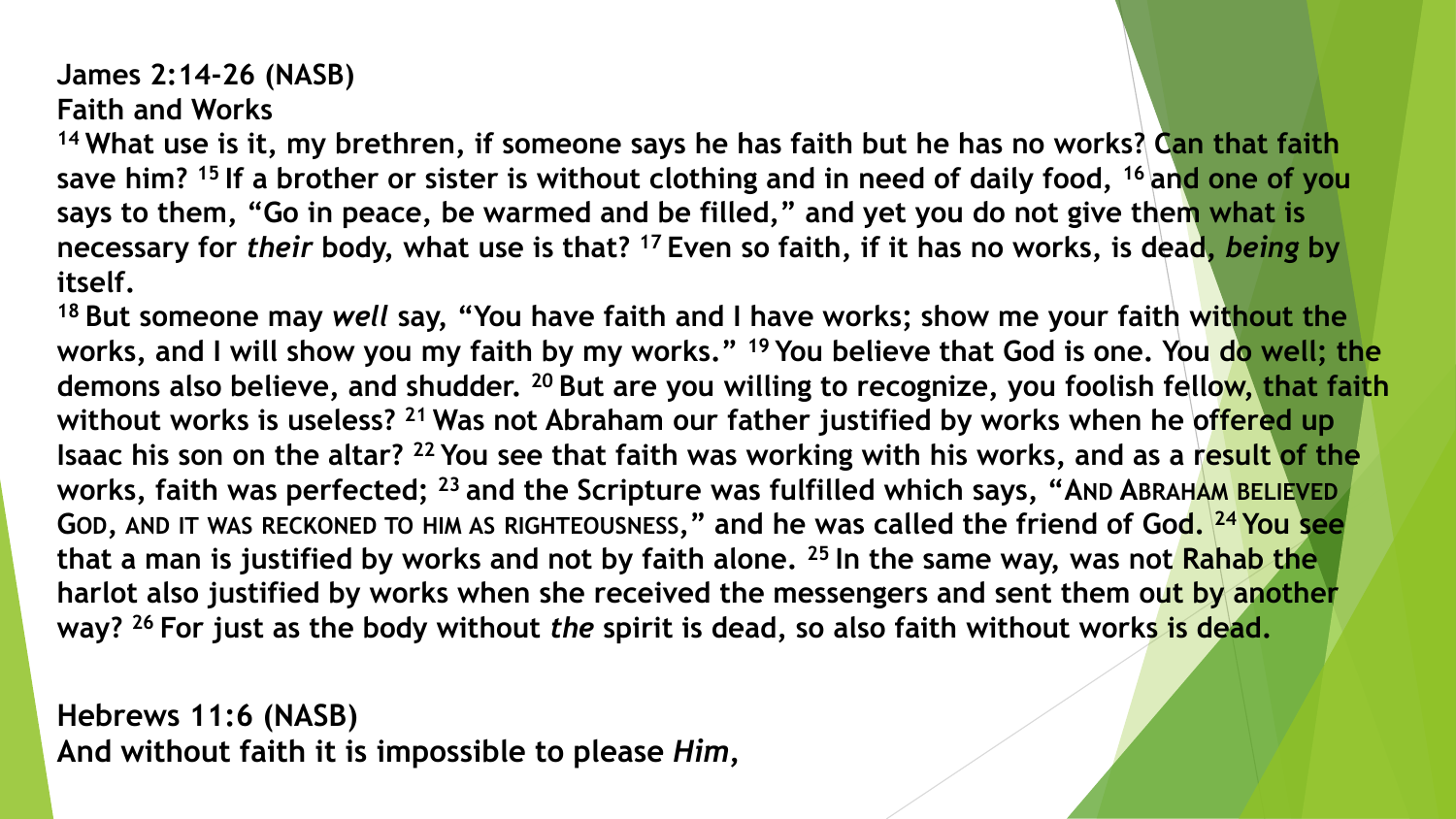**James 2:26 (NASB) For just as the body without** *the* **spirit is dead, so also faith without works is dead.**

**James 3:13-14 (NASB)**

**Wisdom from Above**

**<sup>13</sup> Who among you is wise and understanding? Let him show by his good behavior his deeds in the gentleness of wisdom. <sup>14</sup> But if you have bitter jealousy and selfish ambition in your heart, do not be arrogant and** *so* **lie against the truth.**

**Revelation 3:1-2 (NASB)**

**"To the angel of the church in Sardis write:**

**He who has the seven Spirits of God and the seven stars, says this: 'I know your deeds, that you have a name that you are alive, but you are dead. <sup>2</sup> Wake up, and strengthen the things that remain, which were about to die; for I have not found your deeds completed in the sight of My God.**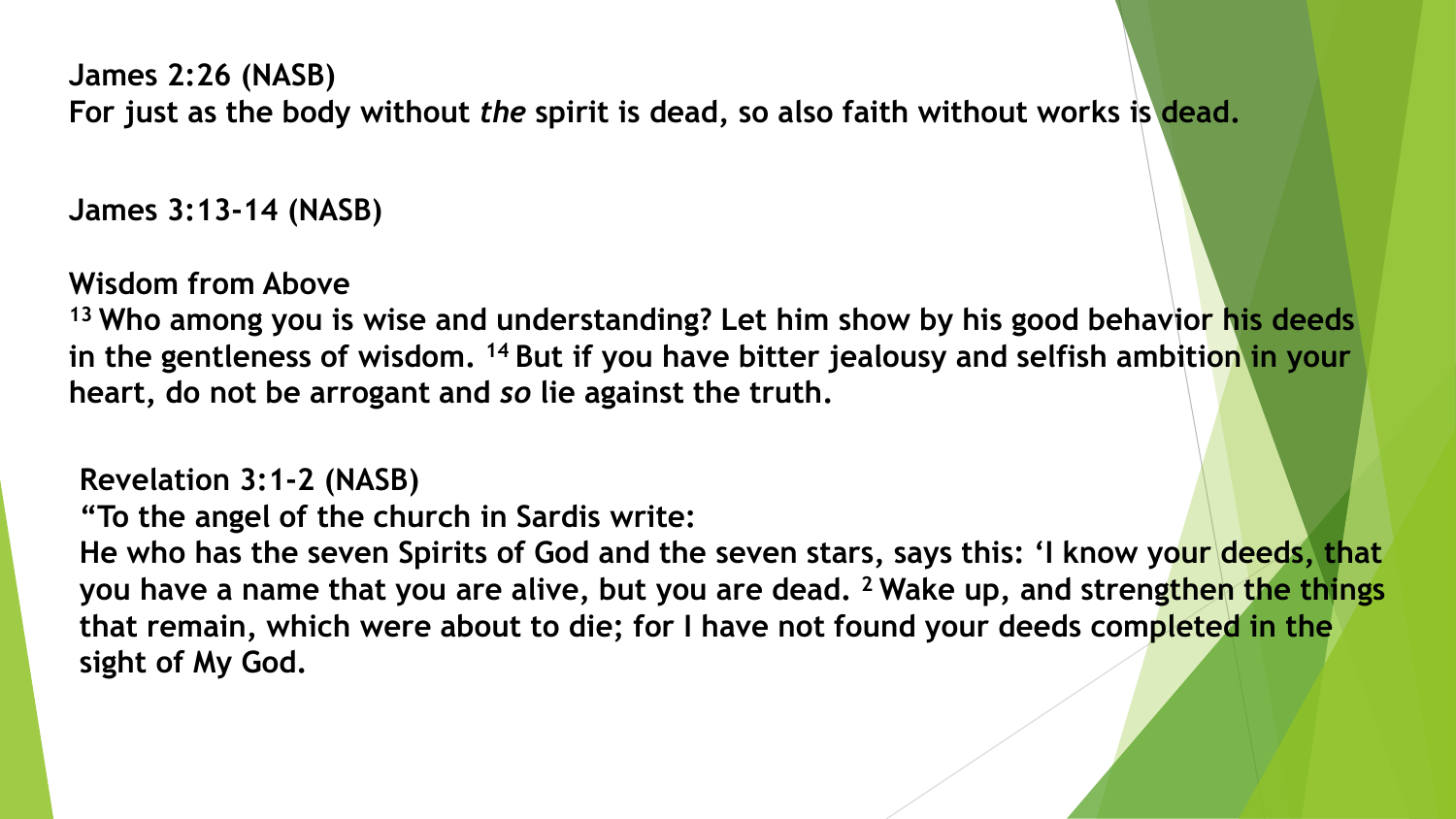### **Galatians 5:2-6 (NASB)**

**<sup>2</sup> Behold I, Paul, say to you that if you receive circumcision, Christ will be of no benefit to you. <sup>3</sup> And I testify again to every man who receives circumcision, that he is under obligation to keep the whole Law. <sup>4</sup> You have been severed from Christ, you who are seeking to be justified by law; you have fallen from grace. <sup>5</sup> For we through the Spirit, by faith, are waiting for the hope of righteousness. <sup>6</sup> For in Christ Jesus neither circumcision nor uncircumcision means anything, but faith working through love.**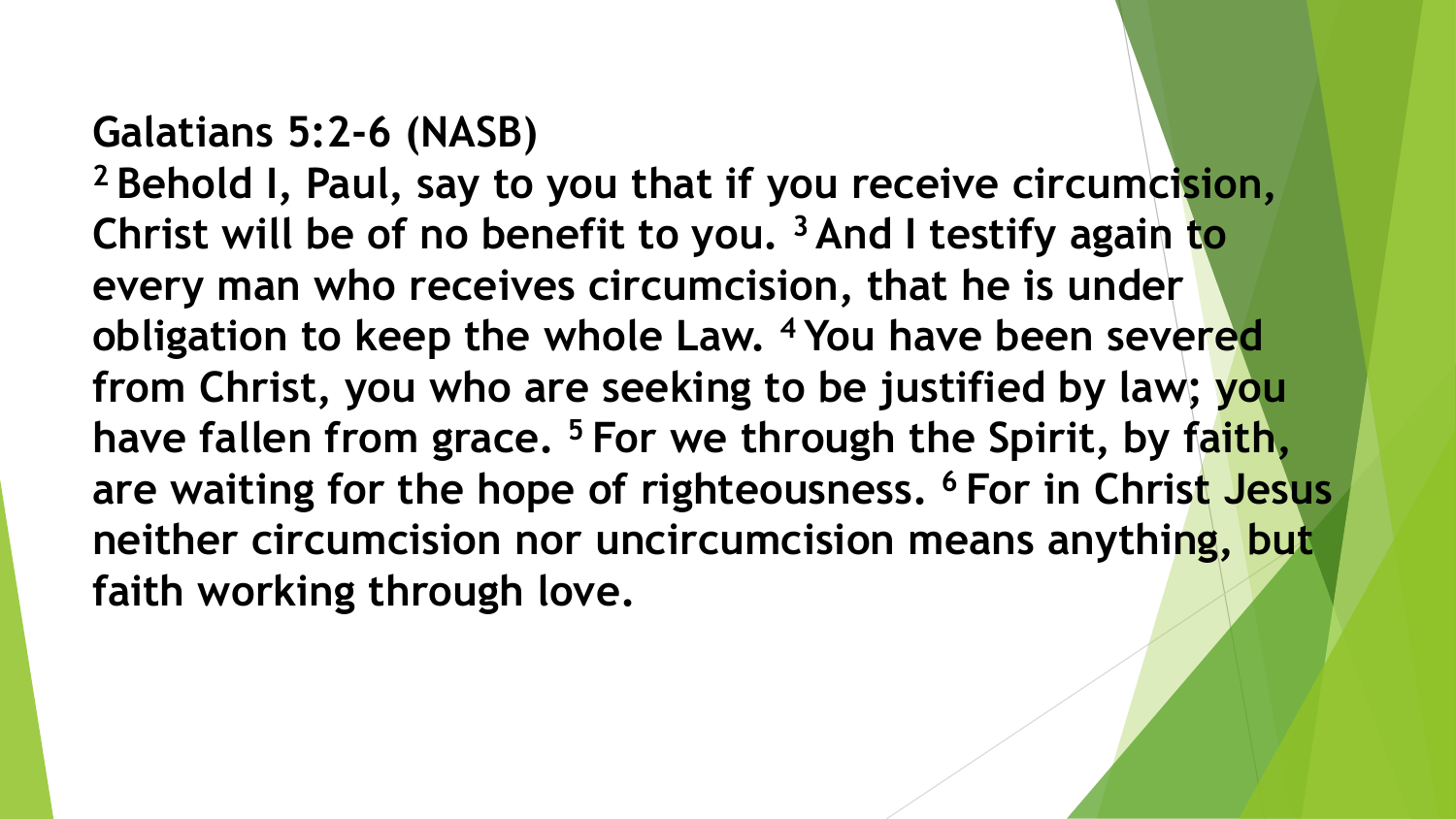### **Ephesians 4:7-16 (NASB)**

**<sup>7</sup> But to each one of us grace was given according to the measure of Christ's gift. <sup>8</sup> Therefore it says,**  WHEN HE ASCENDED ON HIGH, HE LED CAPTIVE A HOST OF CAPTIVES, AND HE GAVE GIFTS TO MEN." **9 (Now this** *expression***, "He ascended," what does it mean except that He also had descended into the lower parts of the earth? <sup>10</sup> He who descended is Himself also He who ascended far above all the heavens, so that He might fill all things.) <sup>11</sup>And He gave some** *as* **apostles, and some** *as* **prophets, and some** *as* **evangelists, and some** *as* **pastors and teachers, <sup>12</sup> for the equipping of the saints for the work of service, to the building up of the body of Christ; <sup>13</sup> until we all attain to the unity of the faith, and of the knowledge of the Son of God, to a mature man, to the measure of the stature which belongs to the fullness of Christ. <sup>14</sup> As a result, we are no longer to be children, tossed here and there by waves and carried about by every wind of doctrine, by the trickery of men, by craftiness in deceitful scheming; <sup>15</sup> but speaking the truth in love, we are to grow up in all**  *aspects* **into Him who is the head,** *even* **Christ, <sup>16</sup> from whom the whole body, being fitted and held together by what every joint supplies, according to the proper working of each individual part, causes the growth of the body for the building up of itself in love.**

### **Galatians 6:9-10 (NASB)**

<sup>9</sup> Let us not lose heart in doing good, for in due time we will reap if we do not grow weary. **<sup>10</sup> So then, while we have opportunity, let us do good to all people, and especially to those who are of the household of the faith.**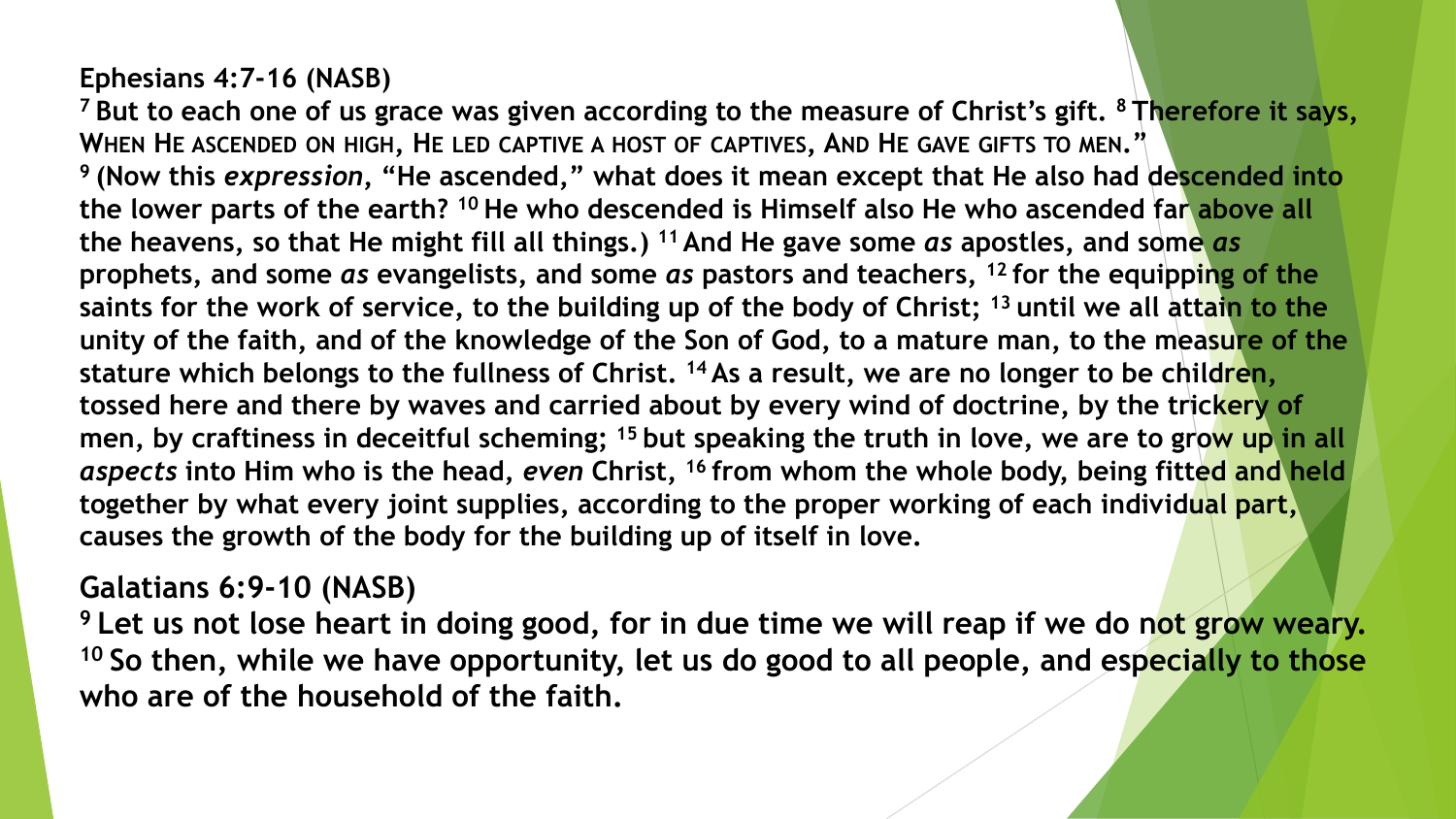**Matthew 25:35-36 (NASB)**

**<sup>35</sup> For I was hungry, and you gave Me** *something* **to eat; I was thirsty, and you gave Me** *something* **to drink; I was a stranger, and you invited Me in; <sup>36</sup> naked, and you clothed Me; I was sick, and you visited Me; I was in prison, and you came to Me.'**

**Hebrews 13:1-3 (NASB)**

**The Changeless Christ**

**13 Let love of the brethren continue. <sup>2</sup> Do not neglect to show hospitality to strangers, for by this some have entertained angels without knowing it. <sup>3</sup> Remember the prisoners, as though in prison with them,** *and* **those who are ill-treated, since you yourselves also are in the body.**